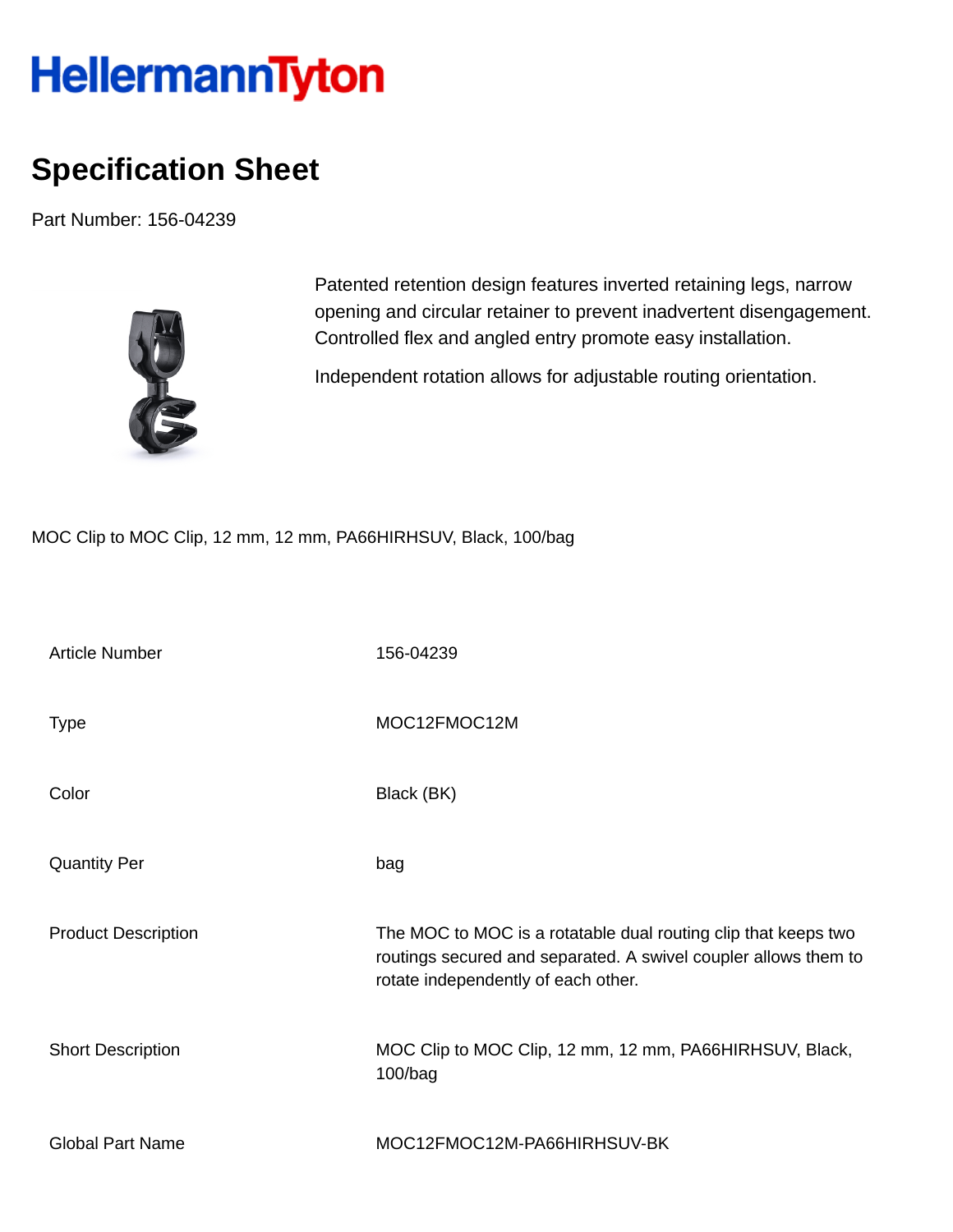| Length L (Imperial)                   | 1.65         |
|---------------------------------------|--------------|
| Length L (Metric)                     | 41.9         |
| Variant                               | Clip to Clip |
| <b>Bundle Diameter Min (Imperial)</b> | 0.41         |
| <b>Bundle Diameter Min (Metric)</b>   | 10.5         |
| <b>Bundle Diameter Max (Imperial)</b> | 0.54         |
| <b>Bundle Diameter Max (Metric)</b>   | 13.8         |
| Height H (Imperial)                   | 0.87         |
| Height H (Metric)                     | 22.1         |
| Depth D (Imperial)                    | 0.39         |
| Depth D (Metric)                      | 10.0         |
|                                       |              |

| Material                 | Polyamide 6.6 high impact modified, heat and UV stabilized<br>(PA66HIRHSUV) |
|--------------------------|-----------------------------------------------------------------------------|
| <b>Material Shortcut</b> | PA66HIRHSUV                                                                 |
| Flammability             | <b>UL 94 HB</b>                                                             |